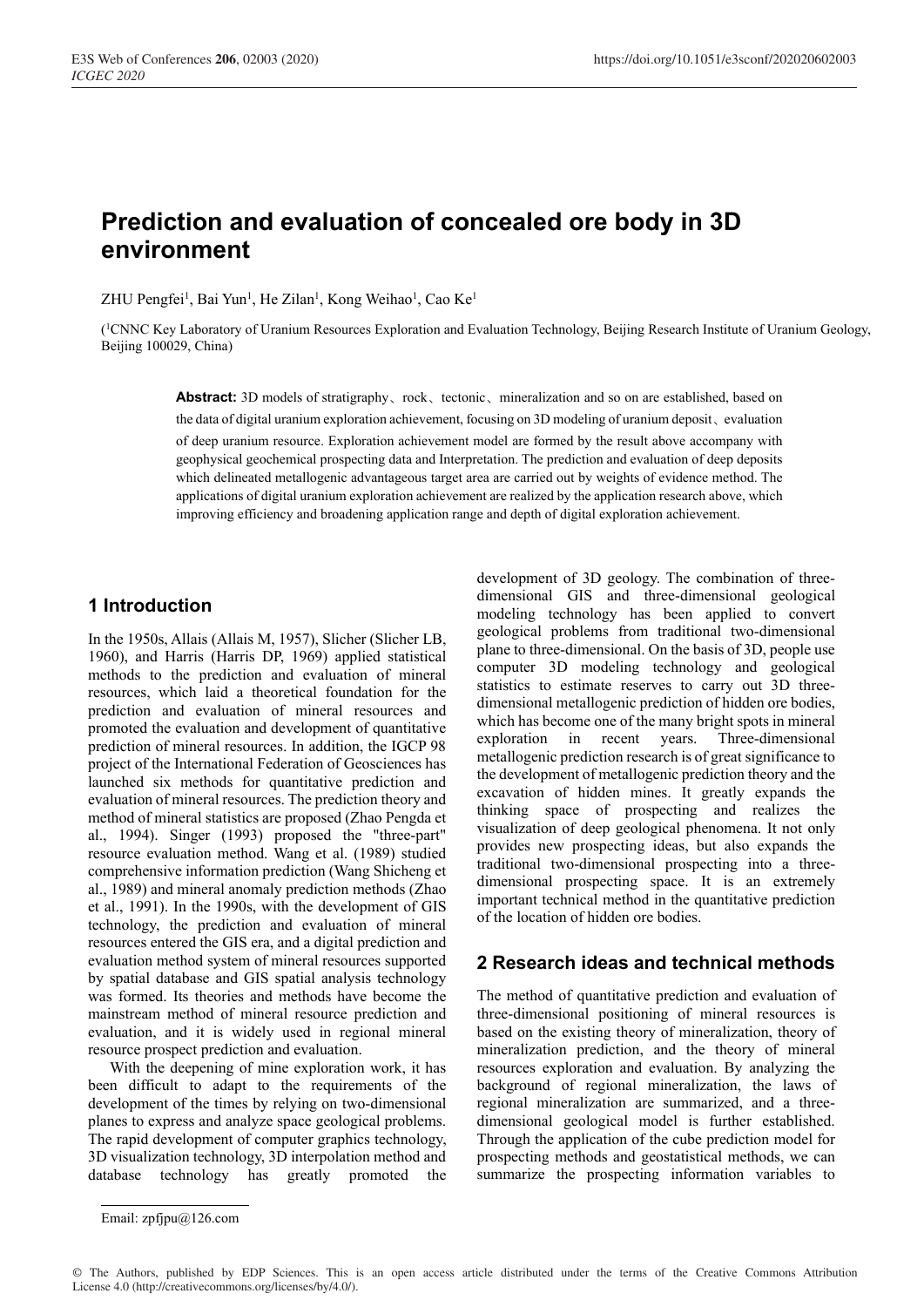construct a prospecting prediction model and delineate the target area. Finally, we carry out the verification and evaluation of the target area, and we realize the integrated management of the original data and provide suggestions for the mine construction. Therefore, geological, geophysical, geochemical, and remote sensing data in the study area were systematically collected. Regarding basic geological data such as comprehensive geological maps, profile maps, and borehole databases, we use geological 3D modeling software to build 3D geological models and 3D surface models, and then carry out special mineral geological surveys for favorable mineralization sites. In addition, we use a three-dimensional mineral prediction model to combine various elements related to mineralization prediction, and we analyze favorable conditions for mineralization, and we look for favorable combined spatial locations. In order to realize the quantitative prediction and evaluation of deep mineral resources, we use three-dimensional technology and virtual reality technology for integrated expression and comprehensive analysis. In general, the entire threedimensional quantitative prediction and evaluation of the ore body is mainly divided into three main modules, which are the establishment of a three-dimensional solid model, visual prediction and evaluation, and integrated analysis of results.

#### **3 Establishing a 3D solid model**

The establishment of a three-dimensional geological model is the premise and foundation of the threedimensional quantitative prediction and evaluation of ore bodies. We build a three-dimensional geological model of the deposit on the basis of the various two-dimensional plane and profile data collected. The three-dimensional geological model can be divided into surface model, stratum model, structural model, rock mass model, known mineralization characteristic model, and existing geological engineering model. Before modeling, the data we need to collect includes remote sensing image maps, terrain elevation data, geological maps of different scales, measured geological profile maps, mid-plans, borehole catalogue data, exploration line profiles, geophysical interpretation data, and geology at various stages report. In addition, based on plane and section geological data, we combine interpreted geophysical information and rely on GoCAD software's Gaussian discrete interpolation algorithm (DSI), which can make full use of borehole data to build a three-dimensional geological body model. The existing geological research materials are usually paper, Excel, AutoCAD, MapGIS, ArcGIS file types. In order to ensure the comprehensive utilization of data, first of all, we need to classify various data according to their types and their relationships and unify all types of data by converting Data format to define the spatial data structure. Next, we need to further realize the unified storage and management of plane geological maps, geological profile maps, and geophysical and geochemical data.

# **4 Visual prediction and evaluation**

The three-dimensional quantitative prediction and evaluation of the ore body is essentially a comprehensive summary of ore-controlling elements, so as to extract a combination of favorable mineralization conditions. The key depends on the geological knowledge of the predicted deposit. The conceptual model of prospecting can effectively guide the quantitative prediction. By establishing quantitative indicators for metallogenic conditions, a digital model for prospecting is constructed. Based on the prospecting digital model and geological model, we extract the favorable elements of metallogenesis and use the prediction theory of geostatistics to realize the three-dimensional metallogenic conditions analysis of deep ore bodies in the study area. In addition, we need to find a favorable combination of metallogenic conditions and quantitatively calculate the amount of resources and reserves, so as to realize the qualitative, quantitative and localized three-dimensional prediction and evaluation of mineral resources in the study area.

The three-dimensional prediction of the ore body is to determine the favorable area of mineralization, thereby optimizing and delineating the target area. The delineation of the target area is mainly based on the spatial distribution of metallogenic favorableness values in the study area, which is an analysis of the metallogenic possibility. We continue to analyze and summarize the three-dimensional geological model, the conceptual model of prospecting, and the digital model of prospecting in the study area, and then we use the three-dimensional modeling software to establish the cube prediction model of the mining area. In addition, according to the quantized three-dimensional cube model, we use statistical methods to statistically analyze the information data contained in the cube unit to calculate the prospecting benefit of each block. Next, we need to count the proportion of each favorable degree range containing known ore blocks and calculate the convergence of each statistical data. Based on the percentage of known ore bodies in the favorableness interval tending to stabilize, the favorableness limit is divided, and then the prospecting target area is determined.

This research mainly uses the three-dimensional evidence weighting method and the three-dimensional prospecting information quantity method for location prediction. Evidence weighting method is a geostatistical method proposed by Agterberg who a Canadian mathematical geologist is. He uses a statistical analysis model, through the superposition and composite analysis of some geoscience information related to mineral formation to make predictions of mineral prospects. Information method is a nonparametric univariate statistical analysis method. The idea is to find out the role of geological factors in guiding the prospecting by studying the distribution of geological factors in all units in the study area. The sum of the information of geological factors in a unit reflects the influence of the unit in mineralization.